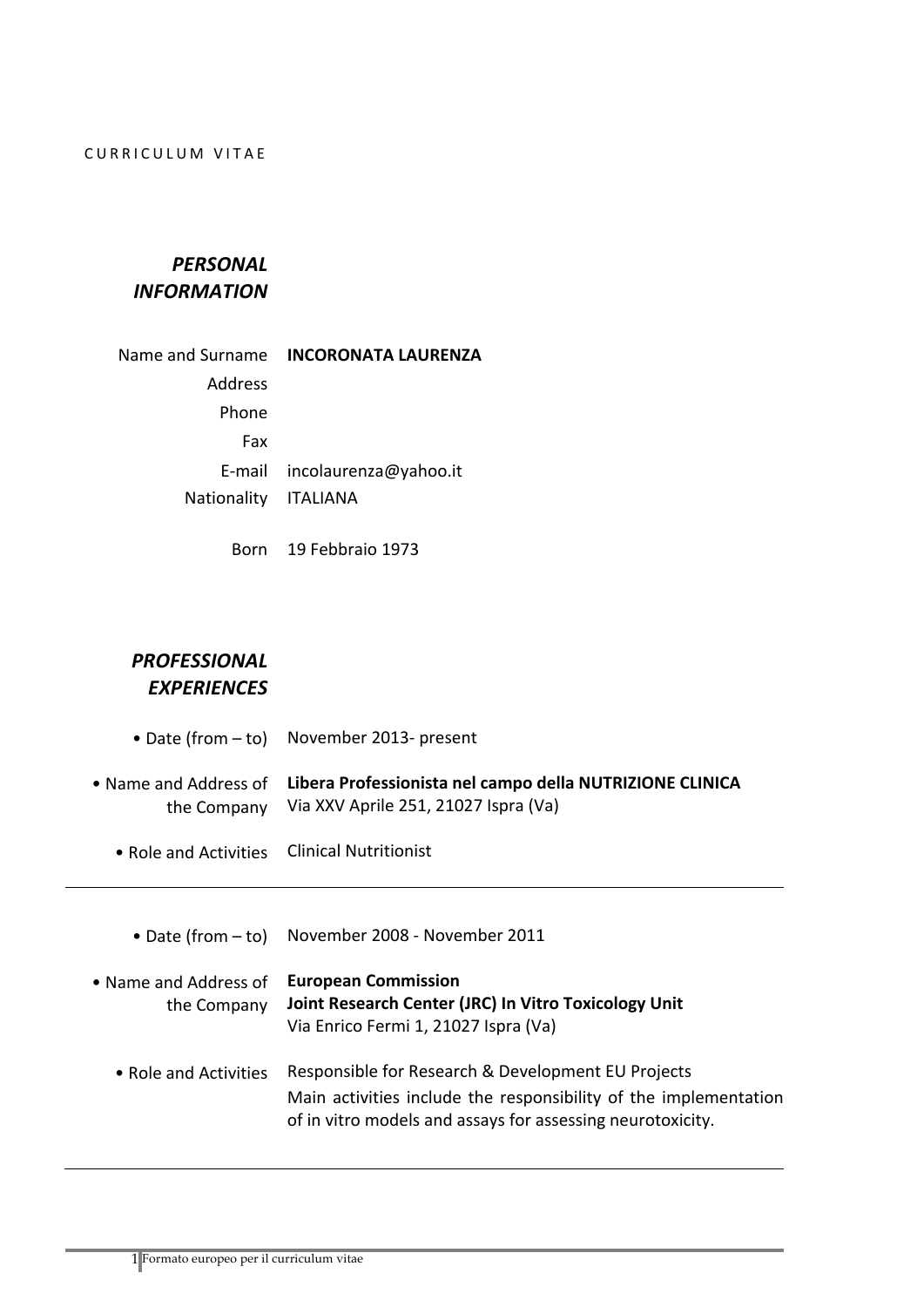|                                      | • Date (from - to) January 2003 - Dicember 2007                                                                                                     |
|--------------------------------------|-----------------------------------------------------------------------------------------------------------------------------------------------------|
| • Name and Address of<br>the Company | University of Pisa - Cisanello Hospital<br>Department of Endocrinology and Metabolism - Diabetology<br>Unit                                         |
| • Role and Activities                | PostDoctoral Felloship<br>Responsible of the Department Project: "Apoptosis resistance on<br>SkMC muscle cells under hyperinsulinemic conditions ". |

- Date (from to) November 2000 September 2002
- Name and Address of **Clinical University of Ulm (Germany)** the Company Department of Pharmacology and Pharmacology of Natural Products Helmholtzstr, Eselberg, ULM
	- Role and Activities Stage for the preparation of the Bachelor of Science Degree

## DEGREE AND OFFICIAL

- Date **2012**
- Name and Type of Institution National Biology Association (Ordine Nazionale dei Biologi) • Qualification Qualification for Biology Profession

| • Date 2008 |                                                                      |
|-------------|----------------------------------------------------------------------|
|             | • Name and Type of University of Pisa – Cisanello Hospital           |
|             | Institution Department of Endocrinology and Metabolism               |
|             | • Qualification PhD (Doctoral Degree) in Endocrinology of Metabolism |

| $\bullet$ Date 2002 |                                                                   |
|---------------------|-------------------------------------------------------------------|
|                     | • Name and Type of University of Pisa – Cisanello Hospital        |
|                     | Institution Faculty of Sciences, Mathematics and Natural Sciences |
|                     | • Qualification Bachelor of Science in BIOLOGICAL SCIENCES        |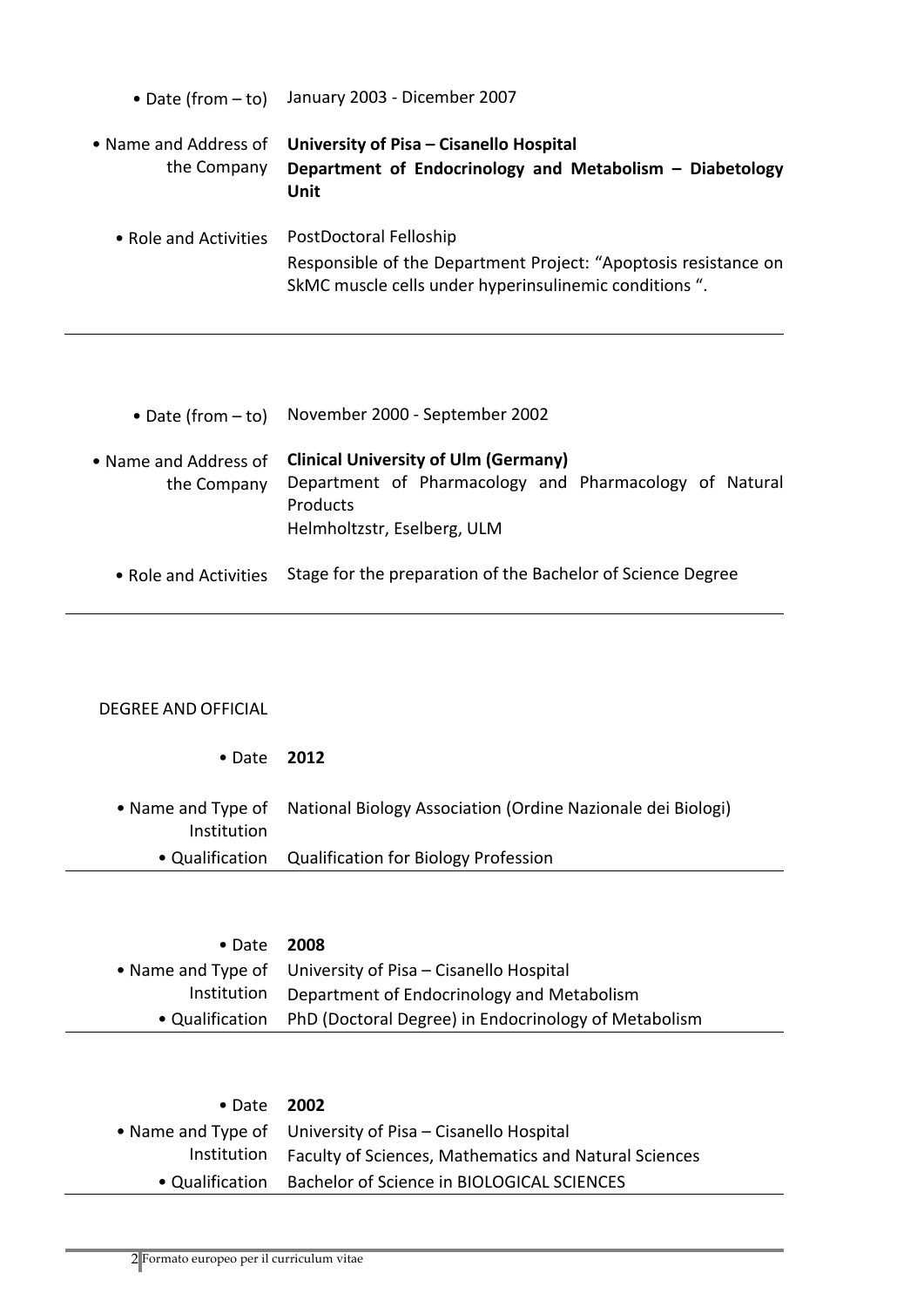**MOTHER LANGUAGE** Italian

| <b>OTHER LANGUAGES</b>                                  |                                                                                                                                                                                                                                                                                                                           |
|---------------------------------------------------------|---------------------------------------------------------------------------------------------------------------------------------------------------------------------------------------------------------------------------------------------------------------------------------------------------------------------------|
|                                                         | English                                                                                                                                                                                                                                                                                                                   |
| • Reading Capacity                                      | $GOOD - B1$                                                                                                                                                                                                                                                                                                               |
| • Writing Capacity                                      | GOOD - B1                                                                                                                                                                                                                                                                                                                 |
| • Speaking Capacity                                     | $GOOD - B1$                                                                                                                                                                                                                                                                                                               |
|                                                         |                                                                                                                                                                                                                                                                                                                           |
| <b>RELATIONAL CAPACITIES</b><br><b>AND COMPETENCES.</b> | EXCELLENT COOPERATION AND RELATIONSHIP CAPACITIES. HIGH<br>COORDINATION MANAGEMENT AND DECISIONAL AUTONOMY<br>ACQUIRED DURING UNIVERSITY AND PROFESSIONAL<br>EXPERIENCES.                                                                                                                                                 |
| <b>ORGANIZATIONAL SKILLS.</b>                           | YEARS OF EXPERIENCE IN DIFFERENT WORKING ENVIRONMENTS<br>HIGHLY CONTRIBUTED TO MY TRAINING AND ADAPTATION<br>CAPACITY EVEN NOT NECESSARILY WITHIN MY BIOLOGIC<br>COMPETENCE, REASON FOR WHICH I DEFINE A PERSON WITH<br><b>GREAT ADAPTATION CAPACITIES TO NEW DUTIES AND</b><br>EXPRESSED PREPARATION AL PROBLEM SOLVING. |
| <b>TECHNICAL</b><br>COMPETENCES AND<br><b>SKILLS</b>    | EXCELLENT KNOWLEDGE OF THE MAIN COMPUTER PROGRAM<br>UNDER THE MICROSOFT OFFICE PACKAGE (WORD, EXCEL,<br>POWERPOINT), AND FOR GRAPHICAL ANALYSIS (CORELDRAW,<br>PHOTOPAINT).                                                                                                                                               |

Il sottoscritto è a conoscenza che, ai sensi dell'art. 26 della legge 15/68, le dichiarazioni mendaci, la falsità negli atti e l'uso di atti falsi sono puniti ai sensi del codice penale e delle leggi speciali. Inoltre, il sottoscritto autorizza al trattamento dei dati personali, second quanto previsto dalla Legge 675/96 del 31 dicembre 1996.